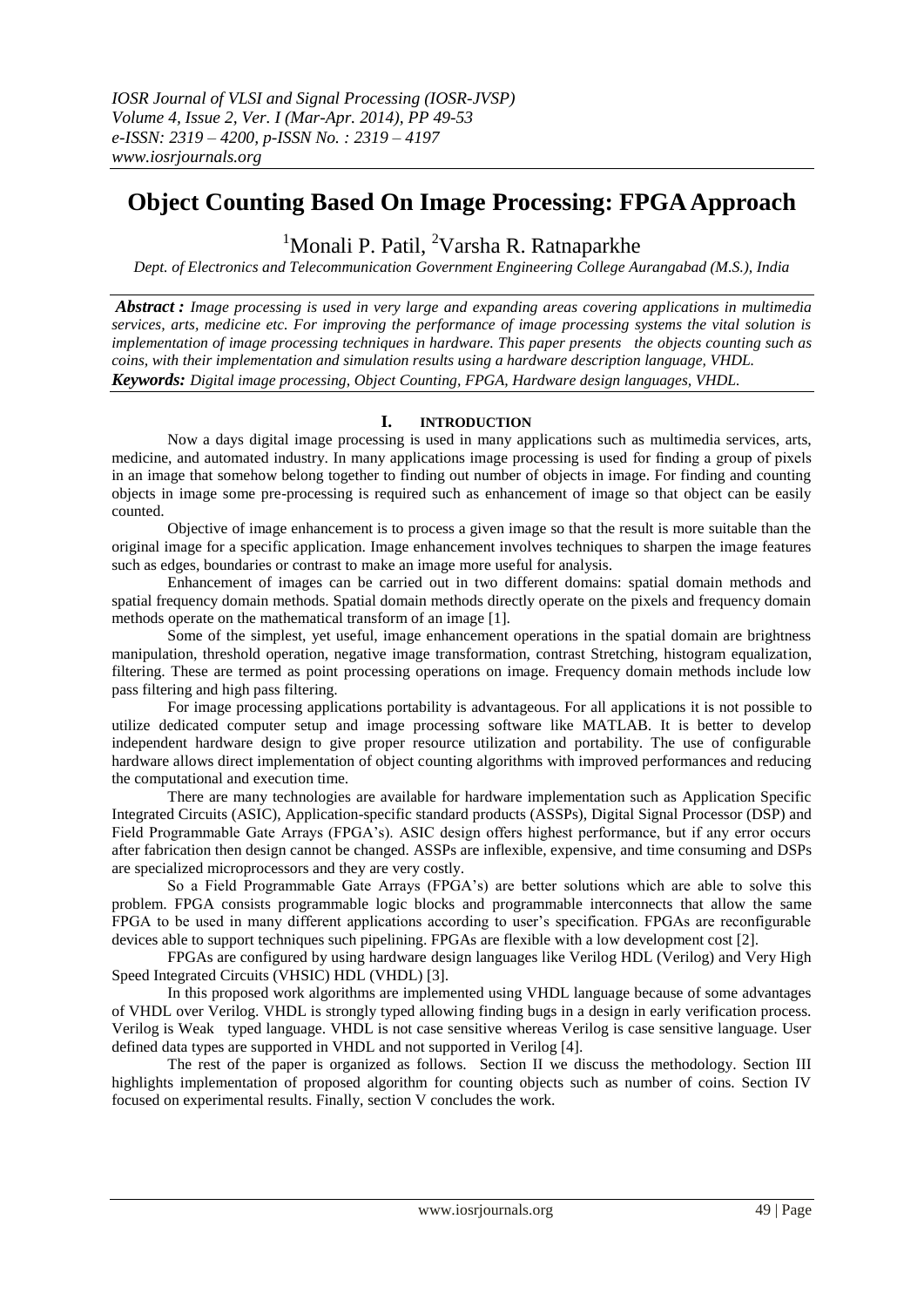#### II. **METHODOLOGY**

It is important that the object needs to be differentiated from the background. So some pre-processing is essential to count number of objects correctly .So mainly three enhancement techniques are used in this paper. 1) Brightness Manipulation, 2) Contrast Stretching, 3) Threshold Operation.

#### **2.1) Brightness manipulation**

Brightness manipulation is useful to enhance the brightness of image when image is captured in low light condition. After brightness manipulation it is easy to interpret the information in image easily.

Brightness manipulation operations are commonly used for increasing and decreasing Brightness. After brightness manipulation, dark image may become brighter or bright image may become dark .If we add the constant value in pixel value of image, then brightness manipulation operation increase brightness and similarly subtraction operator reduces the brightness as explained by following equation 1:

$$
F(x,y) = \begin{cases} G(x,y) + t & \text{if } G(x,y) + t \le 255\\ 255 & \text{if } G(x,y) + t > 255 \end{cases}
$$
(1)

Where  $t \geq 0$ 

 $G(x, y)$  – Gray Level for Input Pixel  $F(x, y)$  –Gray Level for Output Pixel [5]

#### **2.2) Contrast Stretching**

Contrast stretching is a technique in which some or all of the intensity value in the original image are stretched out to occupy a larger range of values to easily interpret the information in image [8]. It can be explain by following equation 2:

$$
F(x,y) = \begin{cases} t_0 \text{ if } G(x,y) < g_0 \\ G(x,y) \text{ if } g_0 < G(x,y) < g_1 \\ t_1 \text{ if } G(x,y) > g_1 \end{cases} \tag{2}
$$

Where  $G(x, y)$  – Gray Level for Input Pixel

 $F(x, y)$  –Gray Level for Output Pixel

 $t_0, t_1$  - Constant values

 $g_0$ ,  $g_1$  – Pre-decided gray level which is to be highlighted from input image

Contrast stretching used to increase the brightness of object compare to background so that it can be easily interpreted. Contrast stretching is commonly used in application such as CT scans for enhancing the quality and contrast of medical images.

### **2.3) Threshold operation**

Thresholding of image means converting gray level information of image to two-level information. In case the object in the foreground has quite different gray levels than the surrounding background, image thresholding is an effective tool for this separation, or segmentation. Threshold operation is defined using following equation 3 where  $a_{th}$  is the threshold value which is useful to separate the pixel values in two classes [2, 9]

$$
F(x, y) = \begin{cases} G_0(x, y) & \text{for } G(x, y) < a_{th} \\ G_1(x, y) & \text{for } G(x, y) \ge a_{th} \end{cases} \tag{3}
$$

Where  $G(x, y)$  – Gray Level for Input Pixel

 $F(x, y)$  –Gray Level for Output Pixel

 $a_{th}$ - Threshold Value

By using equation 3, values of each pixel from the input image are replaced by the corresponding pixel in the destination image using  $G_0(x, y) = 0$  and  $G_1(x, y) = 1$ .

#### **2.4** ) **Counting Algorithm**

After the thresholding objects are get separated from the background. So it becomes easier to find group of pixels in an image that somehow belong together for finding out number of objects in image. . By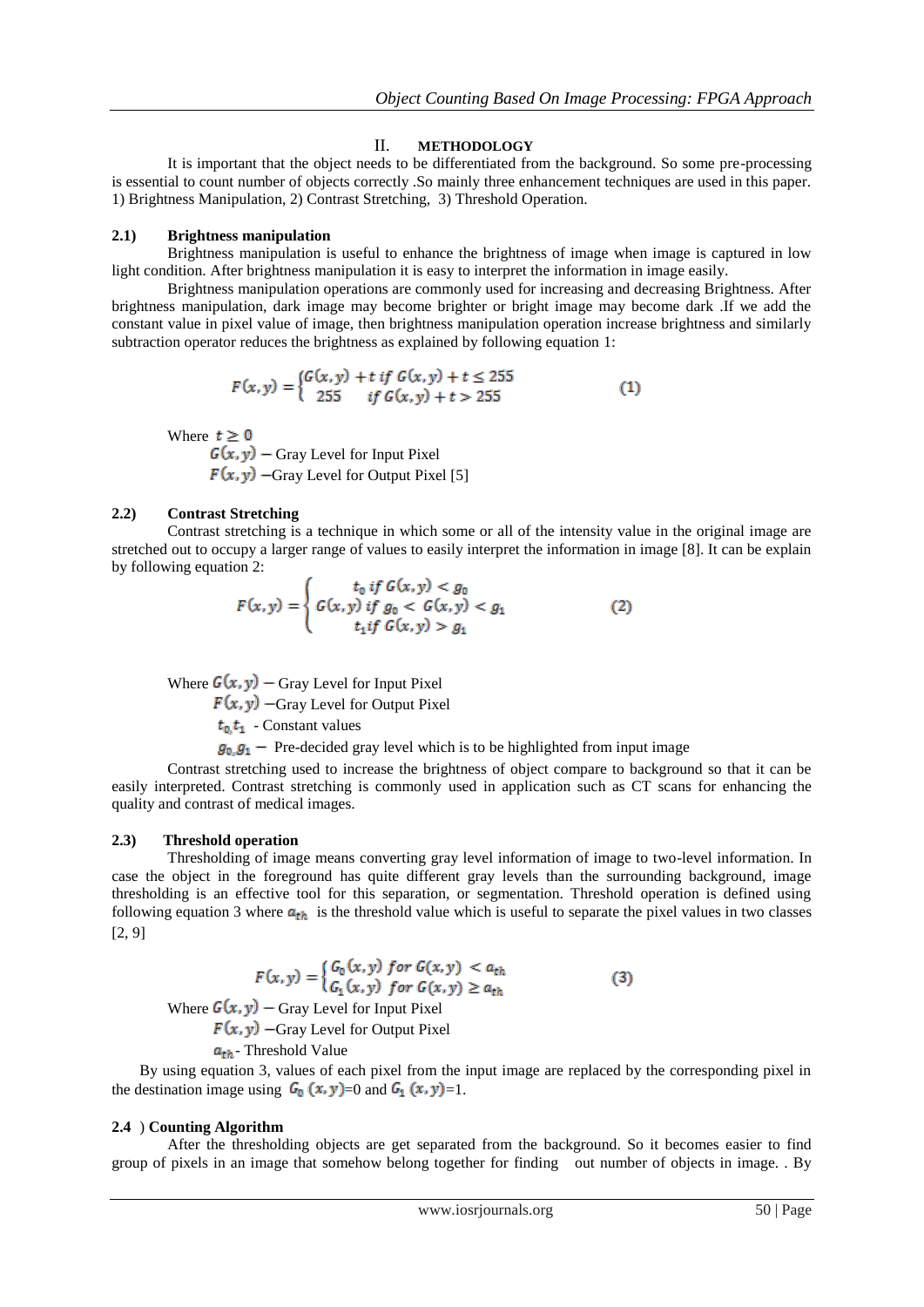counting number of white pixels, numbers of objects are counted. Number of objects in image is shown by using LED's. Up to 256 objects can be shown by using LED's.



**III. IMPLEMENTATION**

Fig.1: The Generalized Block Diagram of System

The generalized block diagram of a system to implement counting of objects algorithm is as shown in Fig.1. It consists of IP core ROM to store the input images, in this proposed work the size of input image is 128\*128 so to store these many pixels the ROM size is also kept same as input image size. Enhancement algorithm block consist of algorithm of three enhancement techniques. Firstly, the input image gets enhanced by using brightness manipulation to increase the brightness of image as image is taken in low light then contrast stretching was done so that objects can be interpreted clearly and finally by using thresholding operation, separation the objects from background was carried out. By counting number of white pixels, numbers of objects are counted. Output of algorithm block is sent through hyper terminal which necessitates the use of transmitter block prior to hyper terminal. Finally output image is verified in MATLAB. The numbers of objects in image are indicated by using led on the FPGA.

## **3.1) IP Core (Block Memory Generator)**

The IP Core (Intellectual property Core) refers to preconfigured logic functions that can be used in design. Xilinx provides a wide selection of IP that is optimized for Xilinx FPGAs. The CORE Generator System creates customized cores which delivers high levels of performance and area efficiency. In this work one IP Core is used, ROM IP Core to store the input image.

### **3.2) Transmitter Module In UART Protocol**

Universal asynchronous receiver and transmitter (UART) is a circuit that sends parallel data through a serial line. The UART serial communication module consist of three sub-modules: the baud rate generator, receiver module and transmitter module, The baud rate generator is used to set the baud rate to control the UART receive and transmit; The UART receiver module is used to receive the serial signals at RXD, and convert them into parallel data; The UART transmit module converts the bytes into serial bits according to the basic frame format which is shown in Fig.2 and transmits those bits through TXD, basic frame format consist of start bit, data bits and stop bit. The transmission starts with a start bit, which is '0', followed by data bits and an optional parity bit, and ends with stop bits, which are "1". The number of data bits can be 6, 7, or 8. The optional parity bit is used for error detection [10, 11].



Fig.2: Basic Frame Format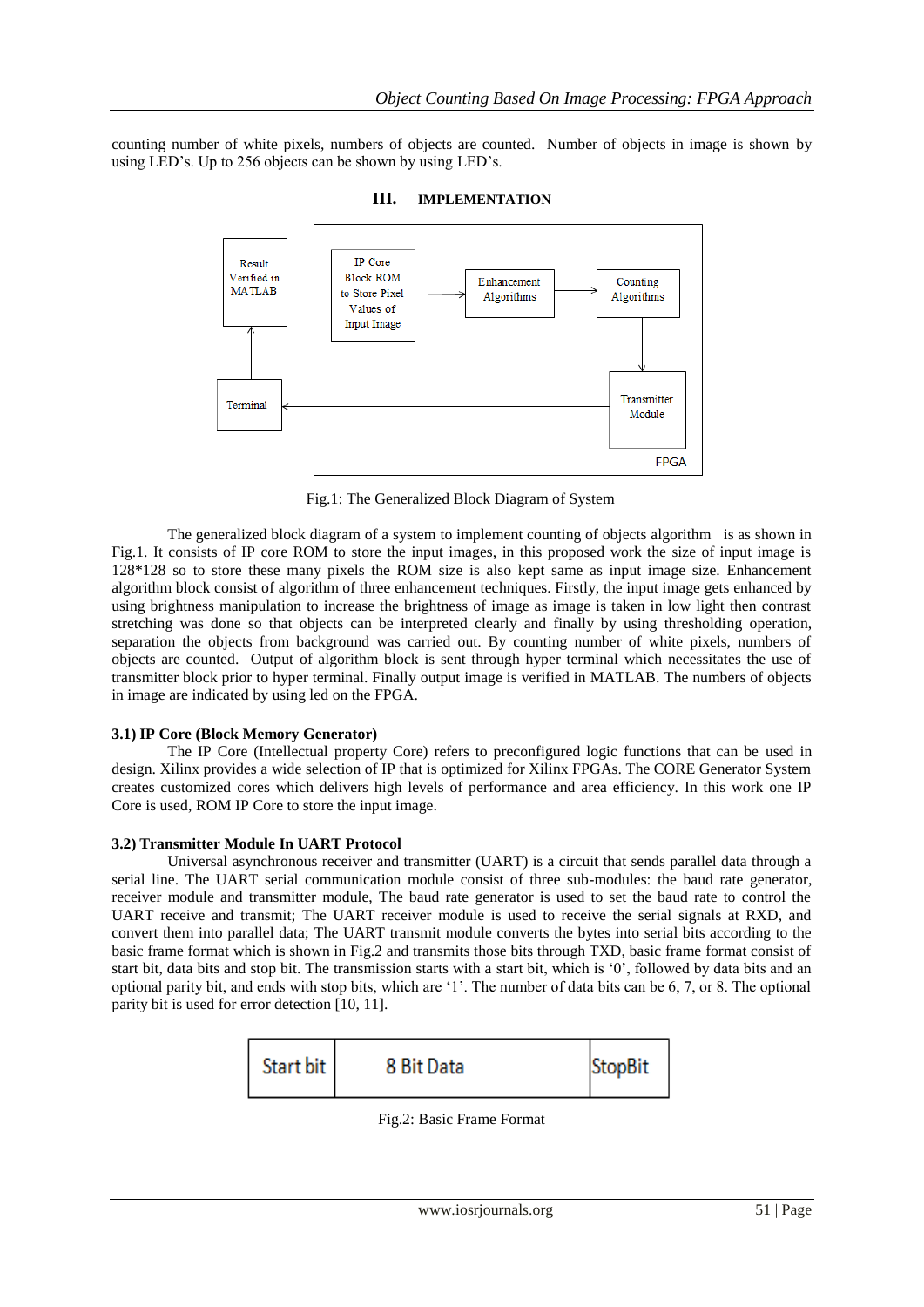In this proposed work only baud generator and transmit module is used to transfer the data from FPGA to PC. Any terminal or hyper terminal software can be used to receive data on PC through RS 232 port. Start bit and stop bit are attached to the 8 bit data and this 10 bit data is serial transmitted back to PC.

The complete RTL schematic of embedding the enhancement top module is presented in fig: 3 consist of mainly seven blocks, ROM IP block, brightness block, contrast block, thresholding block, counting block, LED block and transmitter block. Each block is designed separately using VHDL and all the seven blocks are brought in single top module to work together.



Fig.:3-RTL Schematic

## **IV. EXPERIMENTAL RESULTS**

For hardware-based implementation of object counting algorithms, Spartan 3E family of FPGAs is used. The software development tool used for developing and verifying the design is the Xilinx"s ISE 14.2 version. The image size considered for testing is a 128 x 128 pixel resolution gray-level image. The reason for considering a 128 x 128 resolution image is because of the limited memory size of FPGA.

Fig.:4 show the simulation result which is verified using ISE simulator. TXD signal is used to transmit the data serially including start bit, 8 bit data and stop bit, shown by green colure waveform when these 10 bits are transmitted successfully, end of transmission (EOT) signal become high. The final output after thresholding is shown by blue colure waveform, and number of object shown by black colure waveform which is 9. Fig.:5 shows the result verified in MATLAB.

The most basic element of the Spartan-3E device is a logic cell (LC), which contains a four-input LUT and a D FF. It also contains four types of Macro Blocks: Combinational Multiplier, Block RAM, Digital Clock Manager (DCM), and Input/Output block (IOB). So utilization of these devices are summarized in Table No.:1 as per table very less number of devices are utilized as the design is simple.



#### Fig.:4 Simulation Result